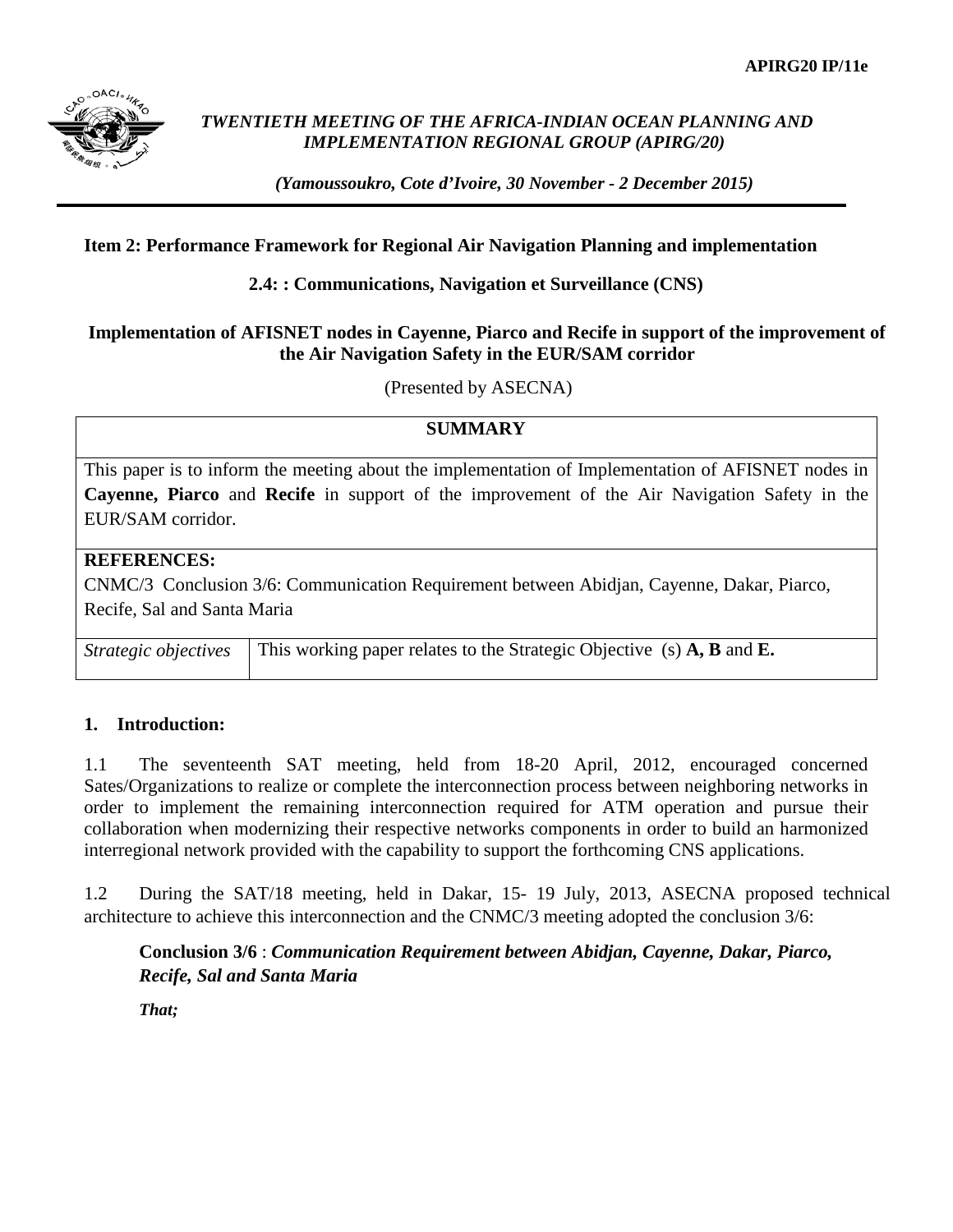- *a) In order to ensure a sustainable Aeronautical Fixed Service between ATCs, Atlantico FIR (Brazil), Sal FIR (Cape Verde), Dakar FIR (Cote d'Ivoire, Senegal), Cayenne FIR (French Guyana), Santa Maria FIR (Portugal), and Piarco FIR (Trinidad & Tobago) envisage the establishment of direct links based on the existing satellite VSAT networks (AFISNET and CAFSAT) and conduct case by case technical analysis taking into consideration the cost effectiveness of the possible solutions.*
- *b) SAT Secretariat to coordinate technical meetings (including teleconferences and e-meetings) for collaborative decision making and report to next CNMC meeting*

From 2014, ASECNA coordinated with the French Guyanna, Trinidad and Tobago and Brazil and proposed to deploy AFISNET VSAT stations nodes in Cayenne, Piarco and Brazil.

#### **2. Discussions**

2.1 In order to implement this conclusion, ASECNA proposed an architecture to meet the ICAO communications requirements based on one hope satellite link and coordinated with DGAC (French Guyana), Trinidad and Tobago Civil Aviation Authority (TTCAA) and Brazil. All the parties agreed with the architecture which allows ensuring the adequate coordination of the increasing traffic between the various centers and to backup the single CAFSAT link between Recife and Dakar.

2.2 The implementation of Piarco and Cayenne AFISNET nodes has been completed since August, 2015 and the links are fully operational, supporting ATS/DS service between Dakar and Cayenne and Dakar and between Piarco The implementation of Recife AFISNET node is currently ongoing. The table below summarize the progress status :

| Node I            | <b>Node II</b> | <b>Planned Services</b>       | <b>Observations</b>                 |
|-------------------|----------------|-------------------------------|-------------------------------------|
| <b>Dakar</b>      | Cayenne        | ATS/DS, AIDC                  | Fully operational since august 2015 |
|                   | <b>Piarco</b>  |                               |                                     |
| <b>Dakar</b>      |                | ATS/DS<br><b>AMHS</b><br>AIDC | Implementation on going,            |
| Abidjan           |                |                               |                                     |
| <b>Las Palmas</b> | <b>Recife</b>  | ATS/DS, AIDC                  | Implementation on going,            |
| Cayenne           |                |                               | Backup for REDDIG-2 VSAT link       |
| <b>Piarco</b>     |                |                               | Backup for REDDIG-2 VSAT link       |

2.3 This extension of AFISNET to the SAM region solves deficiencies the Aeronautical Fixed Services impacting the two regions and improves the ATM provision between AFI and SAM regions. It is an opportunity to build an interregional circuit, with the capability to support the forthcoming CNS applications (AMHS and AIDC), in accordance with Required Communication Performance (Doc 9869).